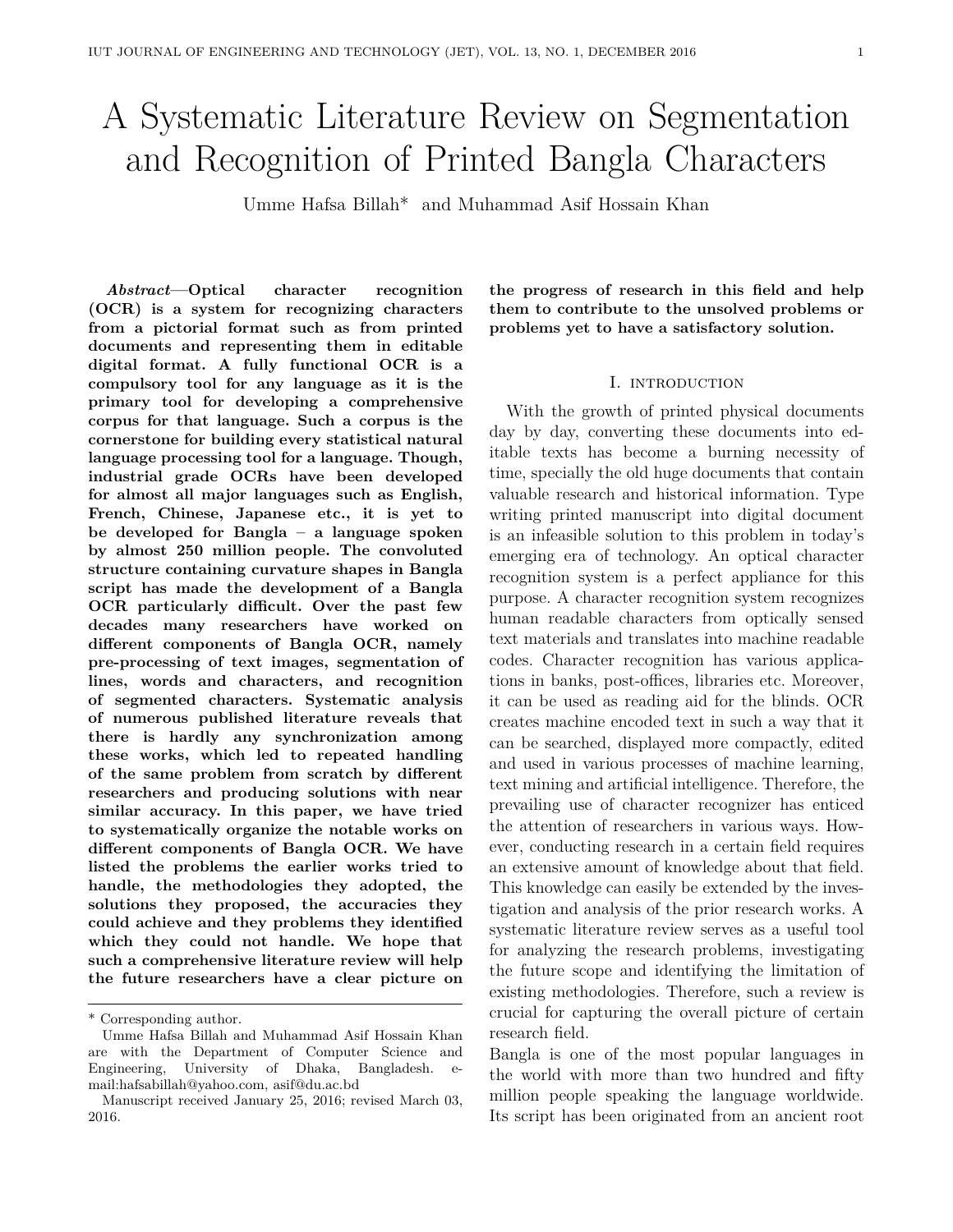namely Indo-Aryan language. Furthermore, Bangla scripts follow an anomalous structure in comparison to basic English characters. Despite the existence of such complexities regarding the Bangla scripts, there exists a number of works regarding Bangla OCR. These extensive works can be categorized in two parts: printed character recognition and handwritten character recognition. In this work we have concentrated on the character recognition from printed media only. The key challenges regarding Bangla OCR are as follows:

-Segmentation of two or more connected characters  $(e.g., \overline{c}$  )

-Segmentation of a compound characters  $(e.g., \overline{\mathbf{w}})$ -Distinguishing similar characters (e.g,  $\overline{\bullet}$  and  $\overline{\bullet}$ ) and characters with and without Matra. (e.g., আ and এ)

- Identifying proper subset of features with an appropriate classifier(s)

In this work, we have categorized the significant works in Bangla OCR according to the key problems identified by different researchers. Besides, we have investigated the limitation of the methods adopted by different researchers. Moreover, we have analyzed their published results in different experiments. The remainder of this paper organized as follows: Section II discusses the background of this study. Section III describes the methodology. Section IV represents the result of systematic literature review and finally, we draw conclusion in section V.

## II. Background Study

In this section we have described the background knowledge we had to acquire before conducting the study. An overview of Bangla script is presented here along with the working principle of general OCR.

#### *A. Working Principle of OCR*

Optical character recognition is the process of recreation of text image acquired from digital media. OCR takes an image file as input and creates a digitized text file as output. A character recognition system follows few basic steps which are: preprocessing, segmentation and recognition. Before passing to a segmenter an image is preprocessed by noise removal, skew correction etc.

*1) Preprocessing:* In the preprocessing step images are prepared for recognition and segmentation. Several approaches are applied for preprocessing technique such as image acquisition, noise removal, skew correction, image binarization and image skeletonization. A digital text image is captured using any state-of-the-art scanner. When an image is scanned, it contains various noise due to machine error. It is essential to remove such noise. There are different types of noises that occur in OCR such as marginal noise, salt pepper noise, stroke like pattern noise etc. A noise removal technique removes noises from an image. Image binarization is the technique of converting a gray level or color image into a black and white image which is usually represented by 0 and 1 only. In this process, a threshold value is chosen and the pixels having the value greater than the threshold are set as white and other's are set as black. Sometimes, when an image is captured, it is tilted to left or right. This tilt is known as the skew of an image. Skew correction is the technique of converting a tilted image into a straight image. In image skeletonization, a binary image is turned into one pixel thin image. It is the process of removing most of the foreground pixels of an image while preserving its connectivity.

*2) Segmentation:* After the preprocessing step is completed the image to recognize is passed through a segmenter. The main purpose of the segmenter is to create image fragments of meaningful separate patterns or symbols [1] called pseudo-characters or glyphs [2] from a word image. According to Bhowmik et al. [3] a pseudo-character can be generated as i) a single individual character, ii) a single character's part, which is known as oversegmentation, iii) fragment of two individual characters, iv) more than one character, known as undersegmentation. A segmenter chops off an image into consecutive small parts. It involves three levels of segmentation namely line segmentation, word segmentation and character segmentation.

Line and Word Segmentation: A segmenter at first takes a binarized image as input and detects the line in an image. A line is estimated based on the gap between two consecutive lines. It is estimated that two consecutive lines will have a fixed amount of gap. After the lines are separated, the words are segmented based on the gap between the two words. Character Segmentation: Character segmentation is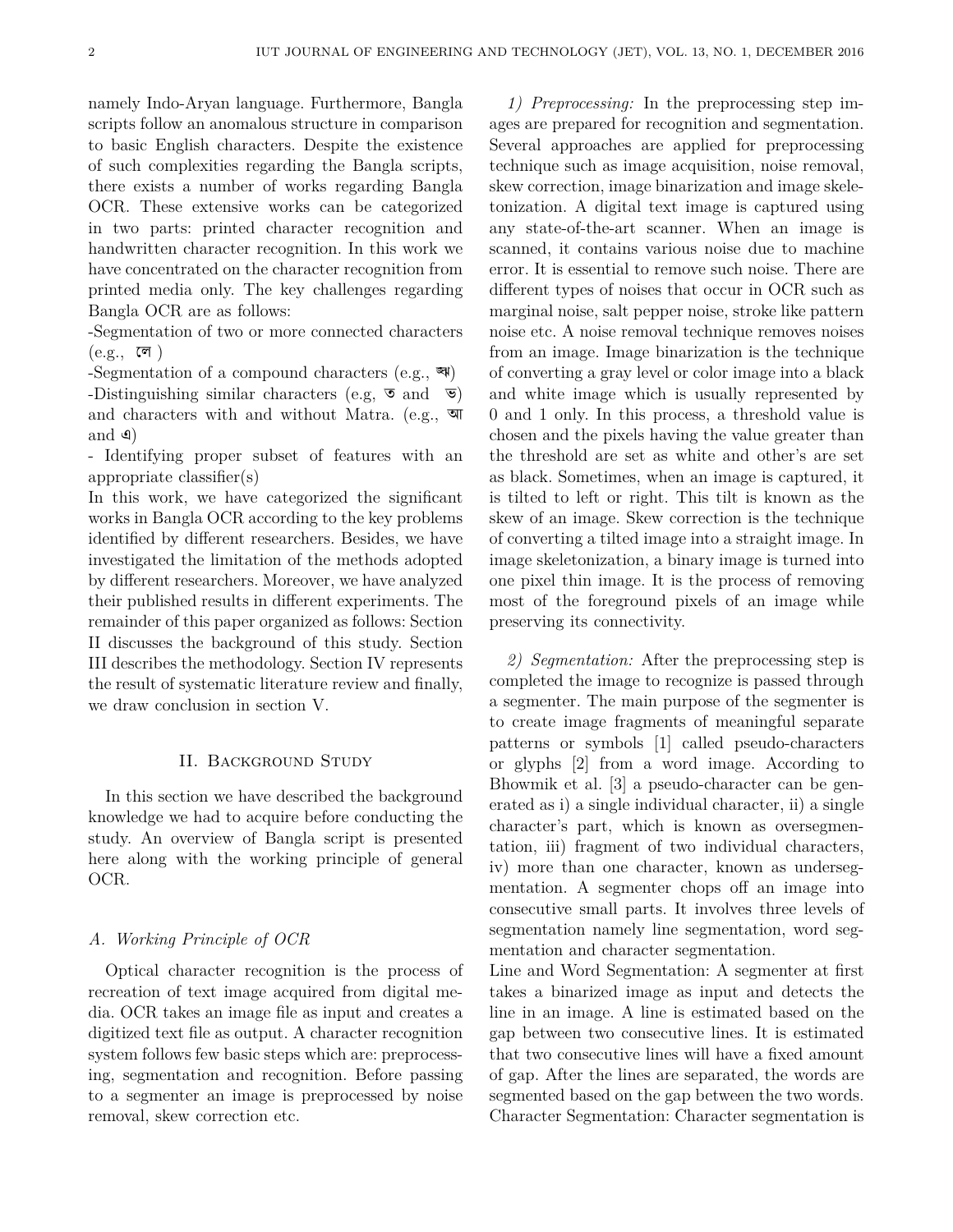the process of separating characters from a word image. Character segmentation technique differ from language to language. For example, English characters can be separated by chopping vertically but Bangla characters need to be segmented both vertically and horizontally.

*3) Recognition:* The segmentation process produces a list of possible characters that goes through the recognition stage. A collection of features are extracted based on different properties of a segmented character image. Some well-known feature extraction techniques are chain code based features, Gabor features, structural decomposition, gradient based features etc. A set of well-defined features can recognize a character perfectly. After extracting the features, the feature sets are used to train with state-of-the art machine learning algorithms such as: support vector machine (SVM), neural network, decision tree etc. These trained modules are then used to recognize segmented character images.

## *B. Bangla Script*

Bangla language have four types of characters such as: basic Bangla characters, the vowel modifiers, the consonant modifiers and the conjunct characters. There are fifty basic Bangla characters which include eleven vowels and thirty nine consonants. Besides, each vowel modifier is generated from a basic vowel character and there exists a number of consonant modifiers generated from some basic consonant characters. A vowel or consonant modifier can only be attached with a basic consonant shape. Moreover, most of the characters have horizontal lines above them named Matra or Shirorekha.

| অ | আ | ই | ঈ  | উ  | উ  | ブ | এ | ত | ও                       |
|---|---|---|----|----|----|---|---|---|-------------------------|
| ঔ | ক | খ | গ  | ঘ  | ঙ  | ᢧ | ছ | জ | ঝ                       |
| ঞ | ট |   | ড  | ᢑ  | ণ  | ত | থ | দ | ध                       |
| ন | প | ফ | ₹  | ভ  | ম  | য | র | ল | শ                       |
| ষ | স | হ | ড় | ঢ় | য় | ୧ | ং | ಃ | $\checkmark$<br>$\circ$ |

Figure 1: Basic Bangla character shapes

Basic vowel characters are not to be added with any modifiers. The basic Bangla characters and vowel modifiers are shown in figure 1 and figure 2.

Another group of characters known as conjunct characters exist in Bangla language. A conjunct character is formed by adjoining two or more basic consonant shapes of Bangla. For example, ক and ত

| Vowel                    | অ  |   | ঈ      | ড        | ط⊽ | খা | ا کی |    | ে   | ও |
|--------------------------|----|---|--------|----------|----|----|------|----|-----|---|
| Modifi<br>er             | O. | Ю | ≂<br>Ø | ু        | ृ  | 9  | ে    | ে  | ো   |   |
| When<br>attached to<br>ক | จ  |   | কী     | ক<br>ol. | ক  | ক  | কে   | কে | ር ጥ |   |

Figure 2: Vowel modifiers and attachment with characters

are added together to make a conjunct character shaped as  $\overline{\mathcal{F}}$ . Most of the basic characters change their shapes when they are combined to form a conjunct character. For example, when ক and স are combined together they form a shape  $\overline{\mathfrak{A}}$ , which preserve the shape of ক but the shape of স is abolished and a different structure is formed from their conjunction. Examples of some conjunct character are shown in figure 3.

| জ   | $\overline{w}$ | $\overline{w}$ | দ   | ড   |     |
|-----|----------------|----------------|-----|-----|-----|
| G)  | ন্ড            | क्र            |     | প্ত | 엙   |
| ফ্র | জ              | ক              | क्र | ব্ব | ज   |
| মু  | ক্ত            | স্খ            | স্ক | ল্ল | द्ध |
| Þ.  | ক্র            | স্ব            | হৃ  | ল্ট | ळ्  |

Figure 3: Some compound characters of Bangla

#### III. Methodology

Our systematic literature review is conducted in few steps which follows the systematic literature review guidelines published by the software engineering group of Keele university [4]. Each step is elaborated sequentially in this section.

# *A. The need for systematic literature review in Bangla OCR*

Researchers have been trying to resolve the problem of recognizing characters of different languages from the past years. A very well-known and adaptive character recognition system is Tesseract OCR engine [5] which has developed mainly for English language which also now provides solutions for various languages for example, Bangla, Telegu, Hindi etc. Besides this, an extensive amount of research has been done on Bangla OCR. Researchers who are interested to conduct research on different parts of OCR such as segmentation, recognition etc, need to know the overall progress in this domain. This prior knowledge will help the researchers to address the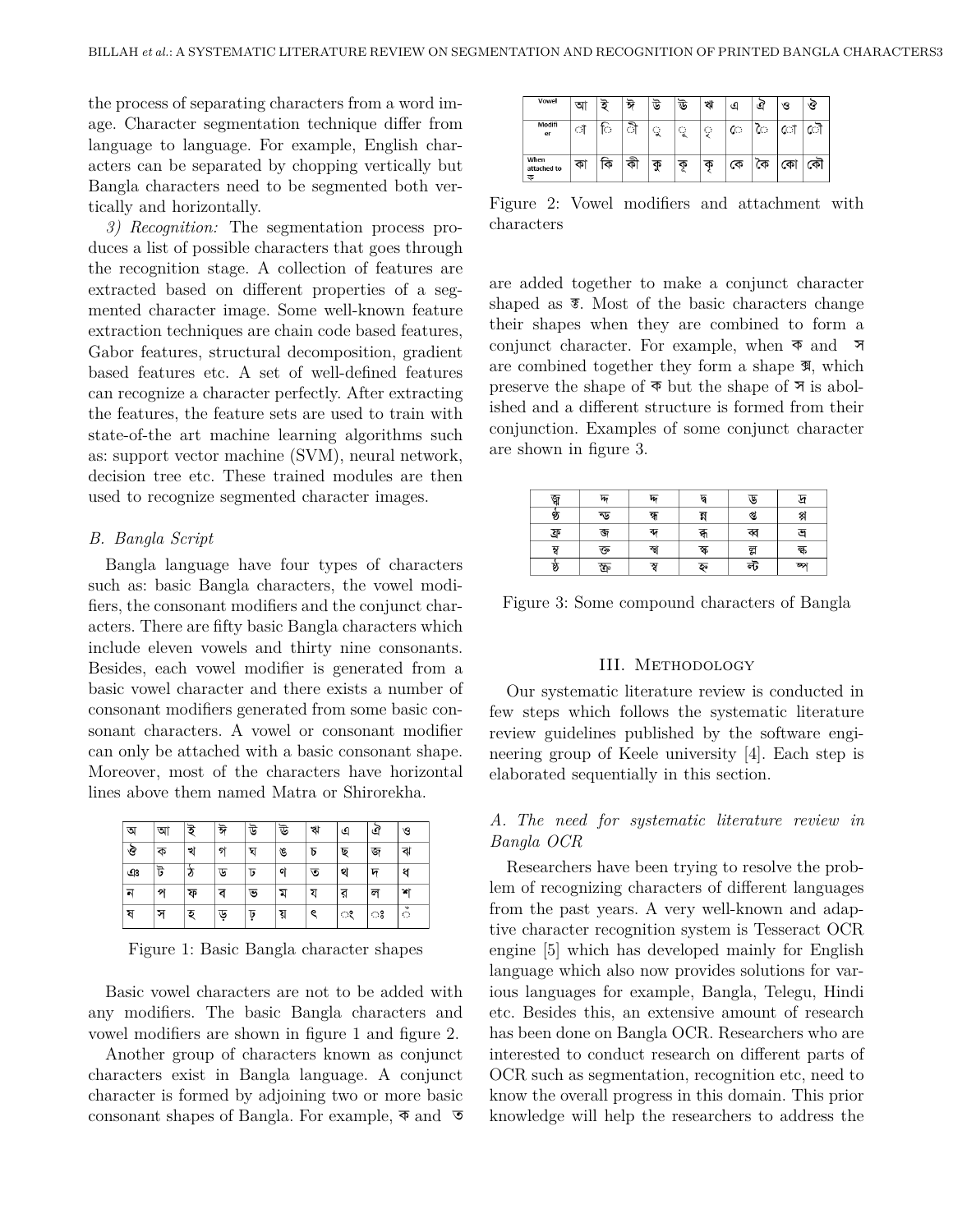limitations identified in previous studies. There are a number of systematic literature reviews on OCRs of other languages. To the best of our knowledge, there is hardly any published review exists for optical Bangla character recognition which encourages us to perform a systematic literature review for Bangla OCR. We hope this will establish synchronization among the existing works, and reduce the repeated handling of the same problem from scratch by different researchers.

## *B. Research Questions*

A systematic literature review is mainly conducted by a set of research questions which plays a vital role in this regard. Regarding Bangla OCR the following research question have been formulated for this study:

• **RQ1**: What preprocessing techniques are adopted by researchers?

• **RQ2**: What are the challenges of segmentation and what solution techniques are devised to deal with these challenges?

• **RQ3**: What are the methods proposed for the recognition of Bangla characters?

• **RQ4**: What are the prospects of segmentation free recognition for Bangla OCR?

#### *C. Search of Studies*

We have taken few steps to identify the preliminary studies related to research questions which are detailed in this sub-section. A rigorous search has been done to find out existing literature on Bangla OCR that includes various terms from research questions and the synonyms of those terms. The search terms have been connected using Boolean operators such as AND, OR. Some of them are as follows:

• (Bangla OR Bengali) AND OCR AND ((Printed AND Character AND Recognition) OR( printed AND media))

• Printed AND (Bangla OR Bengali) AND (OCR OR (Character AND Recognition))

Based on the aforementioned search strings we have obtained a collection of papers which have been used in this review.

#### *D. Study Selection Criteria*

Based on the research questions, papers related to the segmentation and recognition of OCR along with segmentation free recognition were selected for conducting the study. We have selected the papers which were published in reputed journals and conferences by IEEE, Springer, Elsevier etc. We have used several search engines in this regard such as Google Scholar, Cite Seer, Research Gate etc.

## IV. Result Analysis

Following the aforementioned process, we have selected twenty four papers  $(6-7, 8-9, 10)$ , [11]- [12]) for analysis. The summary of the studied papers are shown in table 1. Furthermore, by analyzing the selected papers, we found that optical character recognition includes three primary steps namely preprocessing, segmentation and recognition. Most of the papers in this study discuss on preprocessing. Some of the papers in this study deals only with segmentation and some others deal only with recognition. There are papers which discuss on both segmentation and recognition. Based on our research questions we have discussed about different studies in the following discussion.

# *A. Research Question 1 : What preprocessing techniques are adopted by researchers?*

The very first step in preprocessing is image acquisition. Researchers have captured digital text images using various devices such as Flat-bed scanners, Scanjet scanners etc. Most of the researchers use Flat-bed scanners [6]- [14] while others use Scanjet scanners [17]- [18]. After acquiring image from documents the image contains various types of noise due to machine error. Therefore, noise removal techniques are applied to the images. There are many noise removal techniques such as filtering, smoothing etc. Low pass filters were used by some researchers [6]- [13]. Some researchers have used erosion and dilation to remove noise pixels [14]. Salt and pepper noise was removed by some studies [7]. They have detected noises that have ten pixel continuity and have deleted them. Images can be tilted to one side at the time of image acquisition. Various skew detection and correction methods are used for character recognition such as Hough transform, projection profile, line correlation etc. Among them the skew detection method using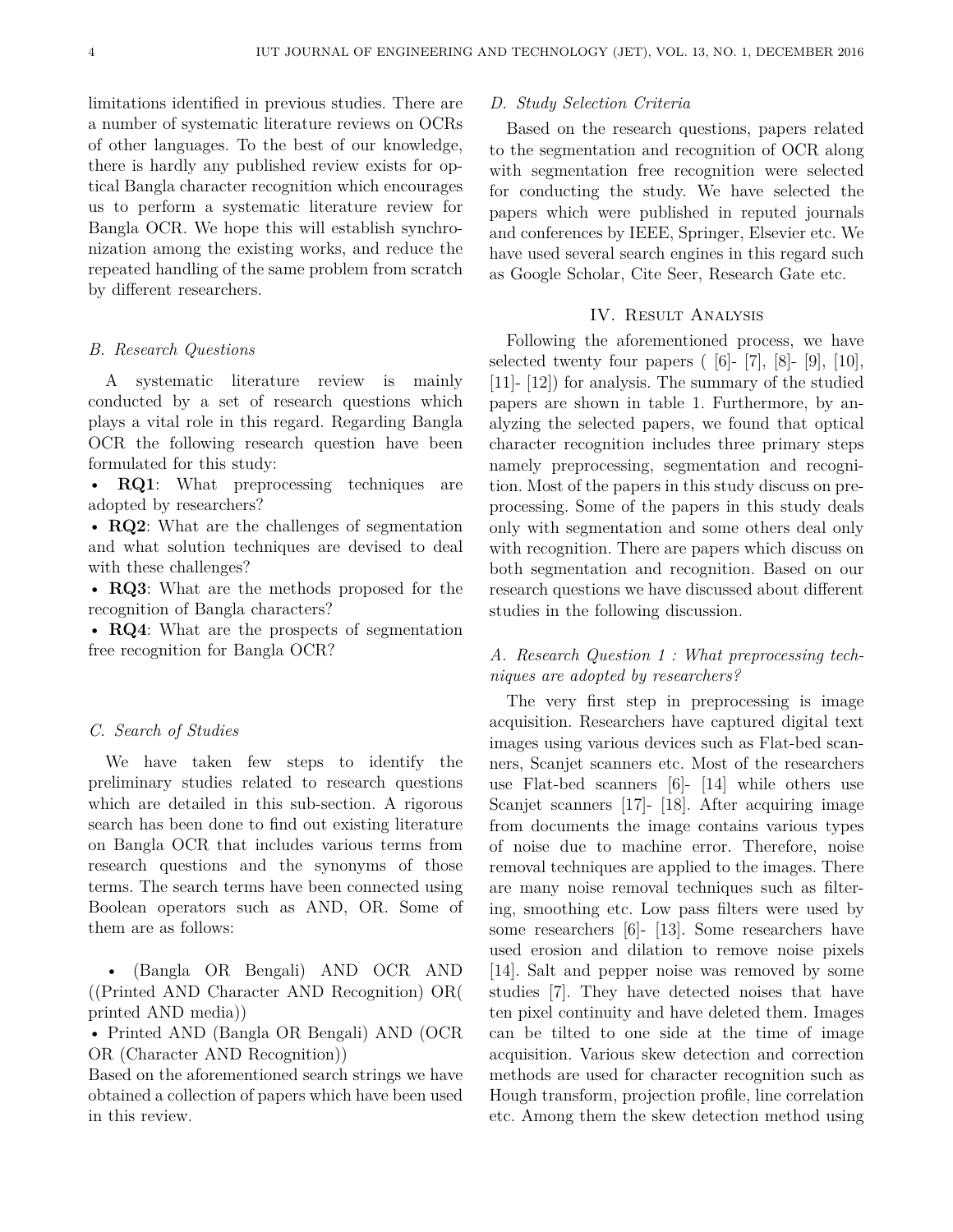| Reference<br>Number     | Paper Type                    | Year of<br>Publication | Published In      | Research<br>Question(s)<br>Answered                   |
|-------------------------|-------------------------------|------------------------|-------------------|-------------------------------------------------------|
| $\lceil 6 \rceil$       | Segmentation and Recognition  | 2010                   | <b>JCIT</b>       | $\overline{\text{RQ1}}$ , $\text{RQ2}$ , $\text{RQ3}$ |
| 13                      | Segmentation and Recognition  | 1998                   | Elsevier          | RQ1, RQ2, RQ3                                         |
| 14                      | Segmentation                  | 2012                   | InCon INDIA, AISC | RQ1, RQ2                                              |
| 15                      | Segmentation and Recognition  | 2013                   | Springer          | RQ2, RQ3                                              |
| 16                      | Segmentation                  | 2012                   | Springer          | RQ2                                                   |
| 17                      | Segmentation and Recognition  | 2013                   | Elsevier          | RQ1, RQ2, RQ3                                         |
| 18                      | Recognition                   | 2011                   | ArxIv             | RQ1, RQ3                                              |
| 19                      | Recognition                   | 2007                   | <b>JPRR</b>       | RQ3                                                   |
| [20]                    | Recognition                   | 2010                   | Springer          | RQ3                                                   |
| $\lceil 5 \rceil$       | Recognition                   | 2002                   | <b>IEEE</b>       | RQ1, RQ3                                              |
| $\left[21\right]$       | Segmentation and Recognition  | 1997                   | <b>IEEE</b>       | RQ1, RQ2, RQ3                                         |
| $\overline{[22]}$       | Segmentation and Recognition  | 1999                   | <b>ICDAR</b>      | RQ2, RQ3                                              |
| $\overline{23}$         | Segmentation and Recognition  | 2002                   | Elsevier          | RQ2, RQ3                                              |
| $\sqrt{24}$ $\sqrt{25}$ | Segmentation and Recognition  | 2009                   | Springer          | RQ2, RQ3                                              |
| [26]                    | Recognition                   | 2009                   | <b>AIPR</b>       | RQ3                                                   |
| [27]                    | Recognition                   | 2009                   | <b>ICSIP</b>      | RQ3                                                   |
| [28]                    | Recognition                   | 2011                   | $\rm{ACM}$        | RQ3                                                   |
| $\overline{29}$         | Segmentation and Recognition  | 2012                   | <b>IEEE</b>       | RQ2, RQ3                                              |
| $\boxed{7}$             | Recognition                   | 2012                   | Springer          | RQ3                                                   |
| [8]                     | Segmentation free recognition | 2013                   | ACM               | RQ4                                                   |
| $\overline{[9]}$        | Segmentation free recognition | 2010                   | <b>IEEE</b>       | RQ4                                                   |
| <sup>11</sup>           | Segmentation free recognition | 2017                   | Springer          | RQ4                                                   |
| $\overline{30}$         | Segmentation free recognition | 2016                   | Springer          | RQ4                                                   |
| 12                      | Segmentation free recognition | 2015                   | <b>IEEE</b>       | $\overline{\text{RQ}}4$                               |

Table 1: Summary of Different Studies

Hough transform is the most popular [6]- [13], [31]- [21]. In this method at first the connected components are detected which have bounding box greater than average bounding box. After that the uppermost pixels of the connected component which satisfies straight line property is selected. Using Hough transform on those pixels the skew angle is detected. Then, the image is rotated in opposite direction of the initial direction towards which the initial image was directed by skew angle. Almost every character recognition system needs to binarize image. There are many binarization methods used by researchers such as threshold based binarization, Otsu's binarization, adaptive binarization method [32]. In threshold based binarization method pixel intensity value above a threshold value is assigned a level and below threshold value is assigned another level [6]. Otsu's binarization method was used by many researchers [13], [18], [7]. Another technique for binarization is adaptive binarization which is used by some researchers [17]. In adaptive binarization method they consider the local threshold value for each pixel by observing its neighbor pixels intensity value unlike Otsu's method which considers global threshold. Very few researchers apply image thinning or skeletonization methods such as: Parker's method [33] and medial-axis based method [34] etc. Most of the studies thinned their image using Parker's method [14] whileother's use medialaxis based thinning strategy [17]- [18]. Most of the researchers use the aforementioned methods for preprocessing their images. It has been observed that a Scanjet scanner can produce clearer image than flat-bed scanner. Using Hough transform for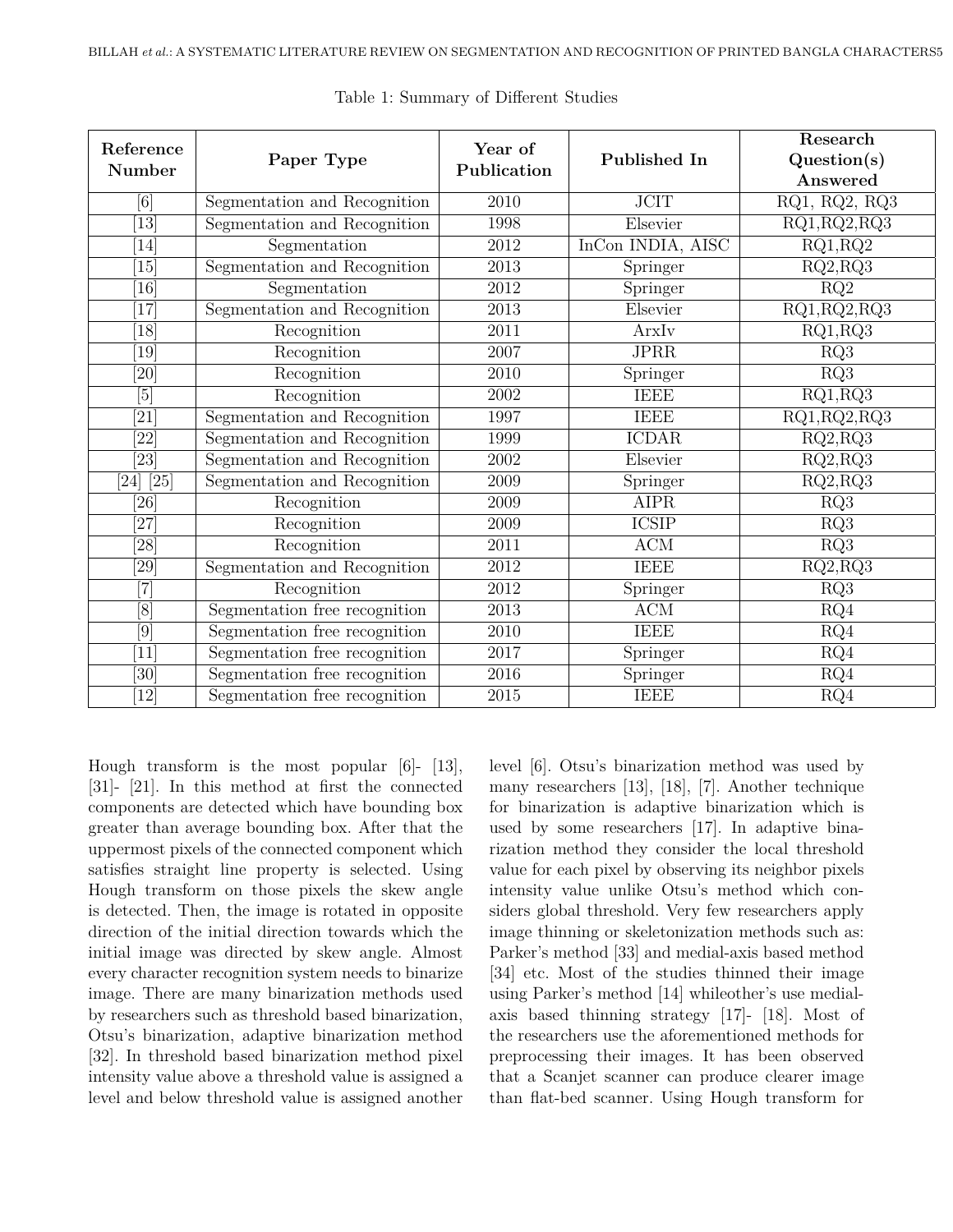image skew detection is also helpful for Matra detection. If this method is used the Matra can be detected in the pre-processing step. Besides, a medial-axis based thinning approach is ideal for Bangla characters because it produces less spurious branches and retains the structure of the character.

*B. Research Question 2 : What are the challenges of segmentation and what solution techniques are devised to deal with these challenges?*



Figure 4: The upper zone and Matra of Bangla characters

As languages like Bangla follow a very complex shape, segmentation becomes a very challenging task for these languages. The key problems that arise during segmentation are following: i) Most of the Bangla characters are connected through a horizontal line named Matra. As a result, it becomes challenging to separate characters connected by Matra [6]- [14], [16], [21]- [24], [29]. For example in the word আমরা it is difficult to chop the characters based on the space between the characters. Figure 4 shows the Matra of Bangla text. A well-known technique for Matra detection is using the row histogram [6]- [13], [16], [21]- [24], [29]. The row with the highest histogram value is considered as Matra and it is removed. A group of researchers used bell shaped fuzzy function to detect Matra region [14]. A pixel is Matra pixel if its value exceed the mean of the bell shaped curve.

ii) According to the authors of  $[6]$ ,  $[14]$ ,  $[16]$ ,  $[21]$ -[24] and [29] Bangla has some characters and some modifiers or part of some modifiers that appear above the Matra region. For example ◌ঁ, appears above Matra always forming shapes like  $\mathcal{N}$ ,  $\odot$  is a vowel modifier part of  $\bar{\xi}$  which appear above Matra forming shapes like  $\hat{\mathcal{F}}$  etc. It is a difficult problem to segment the characters or parts of some modifiers appearing above Matra. This problem is solved by many researchers. A greedy search can be initiated above the Matra row to solve this problem [6]. Use of bell shaped fuzzy function is another technique for detecting upper zone of Matra [13]. The problem of upper zone segmentation can be solved by using continuity of pixels [22]. At first the left most black pixel above Matra is identified and the continuity of the pixels from the left most pixel is checked. Whenever a discontinuity is observed the scanning is stopped and the character is segmented. The vertical projection profile above Matra can be used also to detect the upper zone [23]. The columns having no black pixel values work as a bounding box of upper zone modifier. Another method for segmenting upper zone modifiers is the use of block adjacency graph BAG [35], [24]- [25].

iii) There are some modifiers which appear below the baseline of characters. They also introduced a difficult problem for segmentation as stated in [6], [14], [16] and [21]- [24]. For example $\ddot{\text{c}}$ , is always added below characters forming shapes like কু etc. This problem can be solved by detecting the baseline of characters based on the hypothesis that after removing the Matra the baseline contains maximum number of black pixels [6]. A depth first search of pixels is initiated for the pixels below the baseline and the detected connected components are considered as lower zone modifier. Another method to detect the lower zone modifier is to divide the region below Matra into two equal halves [16]. After that the bounding box of the lower half is calculated. If any pixel is found in this bounding box for which one of its 8 neighbor is black pixel then it is considered to be the starting pixel of lower zone modifier. Vertical projection profile below the baseline can be used to separate lower zone modifiers [23]. The columns having no black pixel is considered as the bounding box of the characters. Block adjacency graph (BAG) [35] graphs can also be used to separate lower zone modifiers [24].

iv) Some characters overlap with each other when they are hand written or printed. For example, in the word বলে, ে is overlapped with ল. It is a challenging task to separate the overlapped characters [6]- [14] and [24]- [25]. Most of the researchers use piecewise linear scanning to separate connected components [6]- [13]. BAG [35] is used by many researchers to separate connected components [24]- [25].

v) Separating compound characters in Bangla is a challenging task because compound characters form a different shape when they are attached with each other. For example,  $\mathbb{R} = \mathbb{R} + \mathbb{R}$ . However, separating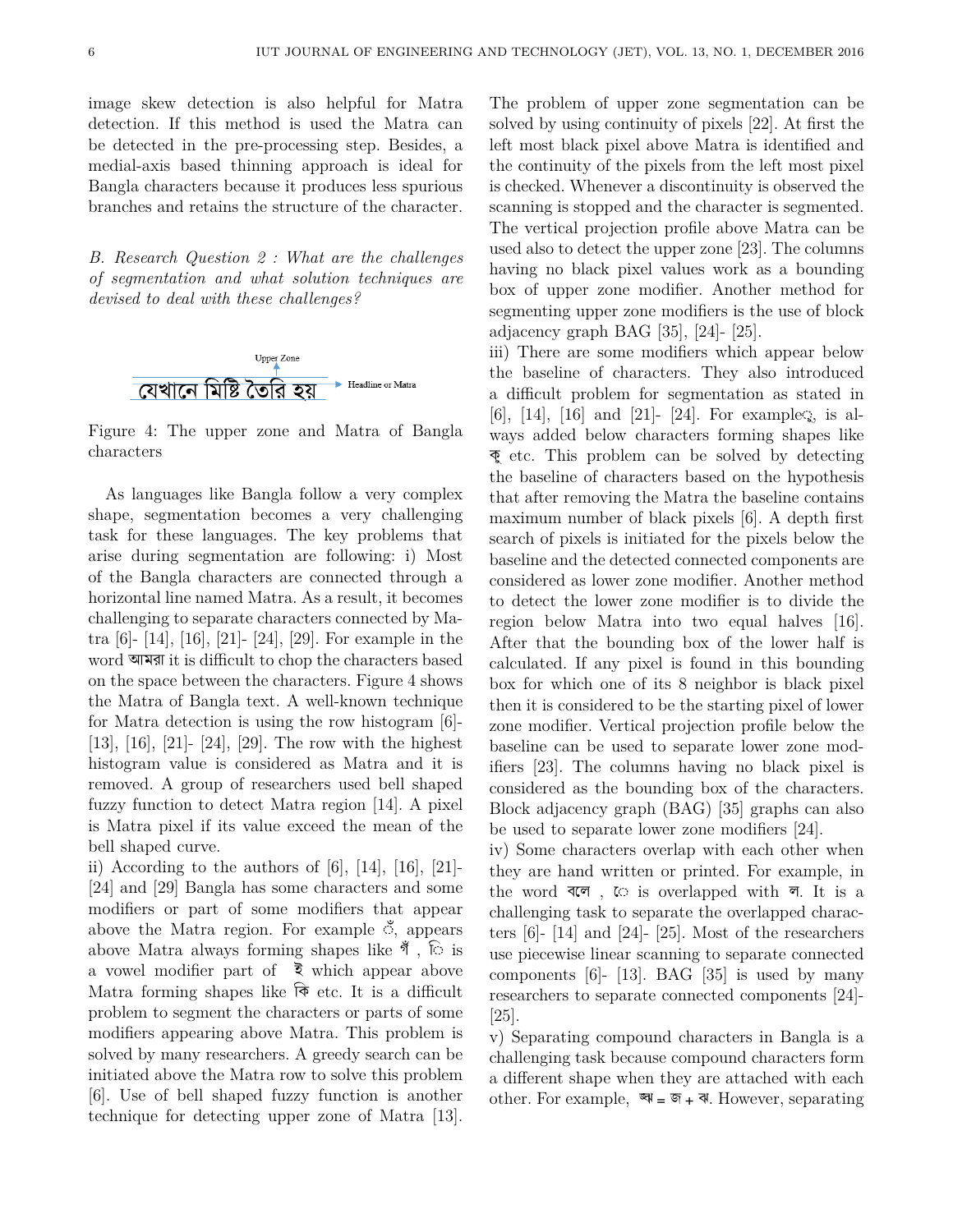them from a character image is a daunting task as

is overlapped with Finally cannot be separated with horizontal dissection. This is one of the most challenging problem for scripts like Bangla and was mentioned in very few works such as: [15], [17] and [23]. A well-known method for compound character segmentation is using straight line approximation [17]. At first a character is straight line approximated and the straight lined image is segmented based on several rules. Each straight lined skeleton has some junction point and split point and this structures are traversed by giving them orientation like left or right to find out substructures connected to a junction point. The substructures connected to a junction point are categorized into several groups such as two structures connected on a vertical line, a substructure connected on junction point having closed loop, structures joined together and having the same orientation etc. Based on these properties the characters are segmented initially. After that they are further decomposed into smaller shapes based on their convexity.

Besides the problems stated above there are other segmentation challenges in Bangla. Sometimes when Bangla characters are added with modifiers, the previous shape is overlapped with the modifier. For example, in  $\mathbb{\vec{b}}$ ,  $\mathbb{\vec{b}}$  is overlapped with  $\hat{\triangleright}$ . Separating these types of characters is a conundrum. To the best of our knowledge, this problem has not yet been specifically mentioned in any studies.

# *C. Research Question 3: What are the methods proposed for the recognition of Bangla characters?*

Bangla character recognition is a complex problem because there are many similar shaped characters in Bangla. Besides, there exists a huge number of compound characters in Bangla. Recognition of compound character is also a difficult problem because of its complex shape and the compound characters also contain part of basic Bangla characters. Therefore, the recognizer gets confused with these characters. As a result Bangla character recognition has enticed researcher's attraction for few decades. In this section, we have elaborated the methodologies adopted by different researchers for recognizing Bangla characters. For recognition purpose, at first a subset of features are extracted from a segmented character. Various feature sets have been used by researchers for recognition such as freeman chaincode based features [6]- [13], [29], view based and layer based features [15], topographic features [17]- [18], stroke based features [28], gradient and pixel based features [7] etc. In freeman chain code, the changing direction of the connected pixels contained in a boundary are used to generate a code. This code is used as a feature of a character. Another feature used by researchers is view based and layer based features. In this feature set the character is divided into several layers. Feature points are extracted from the top view and bottom view of each layer using the maximum y coordinate value. In topographic features various shapes are extracted from a character based on the characters convexity. This shapes are used as feature sets. The stroke based features have been extracted by dividing a character image into individual sub-strokes. This sub-strokes are used as feature for recognition. The gradient based features have been extracted using Gaussian kernel and pixel based features have been extracted based on the number of black pixels in a 6x6 block. Researchers have used many classifiers for recognition purpose such as: neural network, decision-tree, K-NN, SVM etc. Neural network is used by many researchers for recognition purpose [6], [19]- [24], [7]. Neural network is a popular method for recognition and it is hugely used for basic Bangla character recognition. However, for compound characters this accuracy tends to drop because compound characters contain more complex shapes. Another wellknown recognition method is the use of decisiontree. The decision tree based classifiers can be used for both basic [13] and compound characters [6]. In compound character recognition, rule based decision-tree is good. However, if the number of compound character increases, the performance of the classifier deteriorates. Moreover, for basic (vowel and consonant) character recognition the decision tree classifier gets poor result in comparison to neural network classifiers. K-NN is used by many researchers for recognition purpose [15], [19]. For Bangla character recognition, K-NN is not a good classifier. If the feature vectors used for training is distant from one class to another, K-NN will be able to distinguish them. As Bangla characters tend to be very similar to one another, feature vectors tend to be very close to each other. Therefore, K-NN gives a lower accuracy rate than the classifiers like decision tree and neural network. SVM has been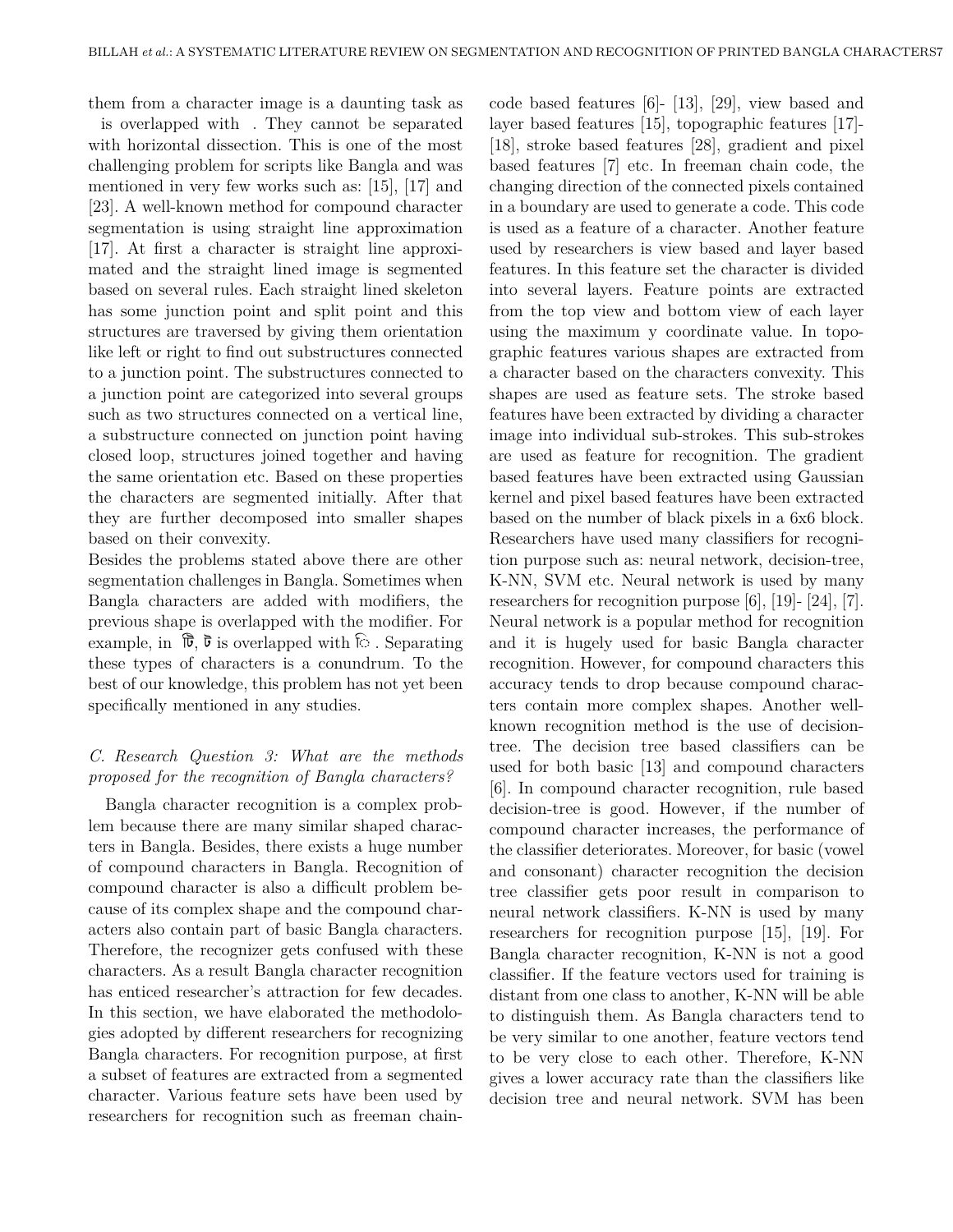| <b>Reference Number</b> | <b>Key Problems Addressed</b>                                                           |
|-------------------------|-----------------------------------------------------------------------------------------|
| [6]                     | i) Addresses the problem of segmenting characters including characters having           |
|                         | portions above Matrix and below Matrix, ii) Addresses the problem of recognizing single |
|                         | characters                                                                              |
| $[13]$                  | i)Solves the problem of segmenting individual character, ii) Focuses on the recognition |
|                         | of basic Bangla characters                                                              |
| [14]                    | Intends to segment basic Bangla characters and focuses on segmenting connected          |
|                         | components                                                                              |
| $[15]$                  | i)The problem of recognizing basic characters are addressed rigorously, ii)Aims at      |
|                         | extracting features from character images and compound characters                       |
| [16]                    | Character segmentation of very old books and printed medium are addressed               |
| [17]                    | Addresses the problem of compound character recognition                                 |
| [18]                    | Captures convex features of a character along with segmentation                         |
| [19]                    | Concentrates on extracting edge features of a basic character                           |
| [20]                    | Focuses on extracting contour features from a character                                 |
| $\overline{31}$         | Identifies and segments the connected characters of Devnagari and Bangla scripts        |
| [21]                    | Represents method for segmenting and recognizing basic and compound Bangla              |
|                         | characters                                                                              |
| $\overline{[22]}$       | Addresses the problem of upper zone and lower zone of baseline segmentation             |
| $[23]$                  | Focuses on the problem of segmenting touching as well as conjunct Devnagari             |
|                         | characters                                                                              |
| $[24]$ $[25]$           | Solves the problem of segmenting connected and compound characters and recognition      |
|                         | of the characters                                                                       |
| [26]                    | Elaborates the problem of extracting features of handwritten characters of varying      |
|                         | shapes and sizes                                                                        |
| $\overline{27}$         | Introduces various features for character recognition                                   |
| [28]                    | Identifies multiple strokes on a character and extract feature from them                |
| $\overline{29}$         | Addresses the problem of character segmentation and recognition for different shapes    |
|                         | and sizes                                                                               |
| $[7]$                   | i) Designs a new database of basic Bangla characters, ii) Different sizes of Matra's    |
|                         | are handled, iii) Misclassified characters are further classified                       |

Table 2: Key Problems Addressed in Different Studies

used by several studies [28]- [29]. Though SVM is a good classifier for recognition, it gives lower accuracy rate than neural network and decision tree. K-NN gives the poorest accuracy than any other classifier and neural network gives highest accuracy. Therefore, neural network is the most used classifier in Bangla character recognition. Table 2 gives a summary of the key problem addressed in different studies. Most of the existing works have some limitations and they are described in table 3. The results of different studies are shown in table 4. Some of the works only consider larger image for their experiment, whereas in real life printed texts are smaller. Many doesn't take into account the effect of noise in recognition. Some assume that there are no touching characters while in reality Bangla script has them in abundance. Others don't address the problem of recognition of compound characters. From the above discussion we can state that most of the studies did not address the complex problems like touching character segmentation, curvature feature extraction or compound character detection. Some of them only used segmented databases though recognition accuracy is highly dependent on segmentation. Compound character segmentation were not addressed in most of the studies.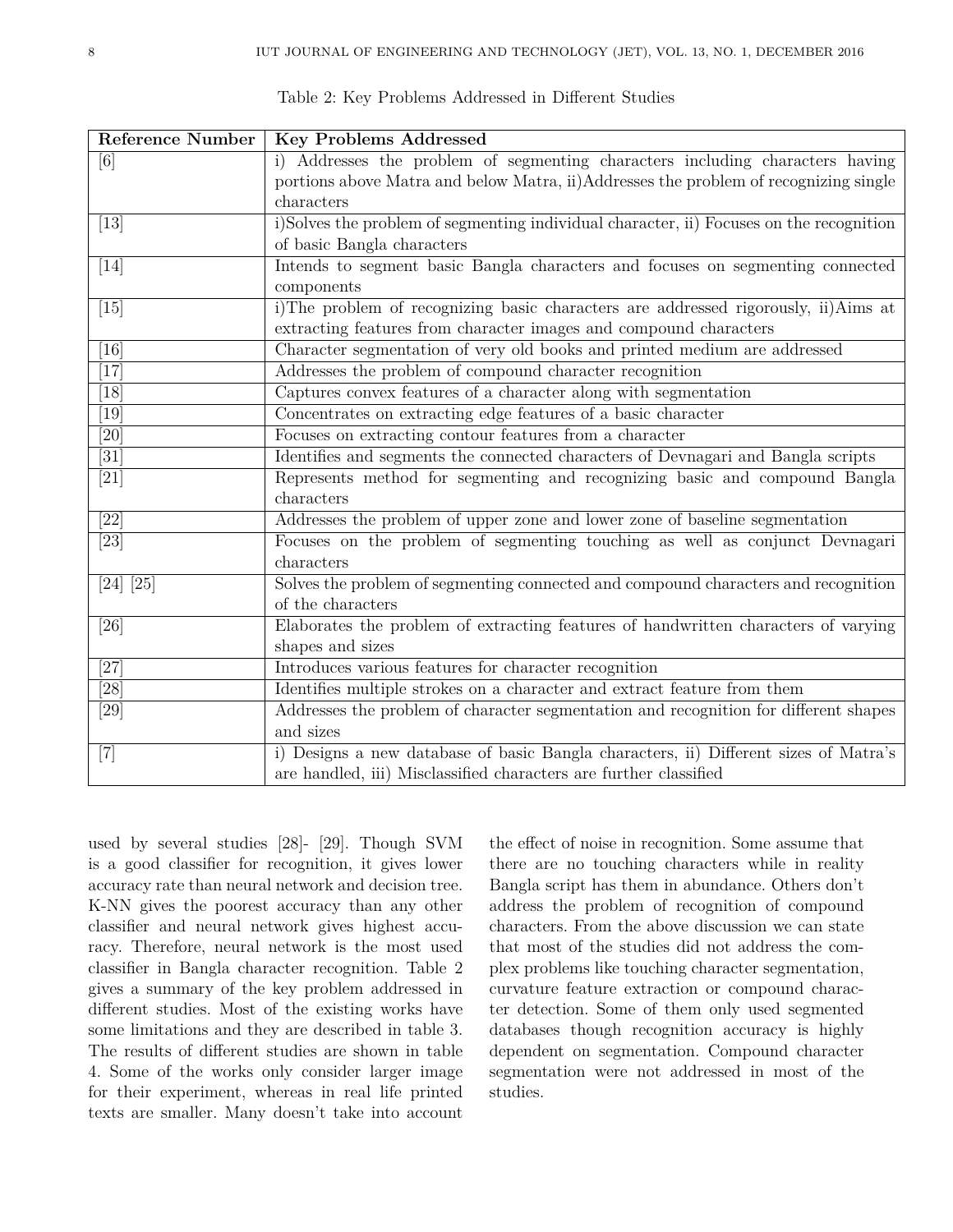| Reference Number              | Limitations                                                                           |
|-------------------------------|---------------------------------------------------------------------------------------|
| [6]                           | Piecewise linear scan doesn't always lead to properly segmented character. This       |
|                               | method works only for larger images.                                                  |
| $\left[13\right]$             | Performance is measured on clear paper. They don't address the problem of effects     |
|                               | of noise in character image.                                                          |
| $[14]$                        | Segments characters vertically and considers only partial horizontal dissection. How- |
|                               | ever, it doesn't consider connected components with more than two characters. It also |
|                               | over segments the characters.                                                         |
| $\left\lceil 15 \right\rceil$ | Compound characters are not considered for recognition.                               |
| $[17]$                        | Compound characters are not considered for recognition.                               |
| $[20]$                        | Top and bottom views of a character are not enough to capture its contour.            |
| $[21]$                        | Characters above the Matra and below the baseline are not considered for segmenta-    |
|                               | tion.                                                                                 |
| [24] [25]                     | Punctuation marks are not considered for recognition. Small characters are sometimes  |
|                               | considered as noise.                                                                  |
| [26]                          | Two or more characters can contain the same convex hull. So they might be recognized  |
|                               | as same character.                                                                    |
| [28]                          | Larger lexicon of word leads to poor results.                                         |

Table 3: Limitations of Different Studies

| Table 4:: Results of Different Studies |  |  |  |
|----------------------------------------|--|--|--|
|----------------------------------------|--|--|--|

| Reference Number              | Database              | Accuracy |
|-------------------------------|-----------------------|----------|
| $\lceil 6 \rceil$             | Not reported          | 97%      |
| $\left\lceil 13 \right\rceil$ | $10,000$ words        | 90%      |
| $\left[14\right]$             | $16000$ words         | 96.85%   |
| 15                            | 1000 character images | 76.8%    |
| $\lceil 17 \rceil$            | $12,800$ images       | 84.67%   |
| [20]                          | 120 character image   | 74.166%  |
| [21]                          | 1000 word images      | 83.67%   |
| 26                            | $12000$ images        | 76.86%   |
| $\left[ 27\right]$            | $10000$ images        | 85.4%    |
| 28                            | 50 city names         | 88.79%   |

# *D. Research Question 4: What are the prospects of segmentation free recognition for Bangla OCR?*

Segmenting an image into individual characters is a prior step in any character recognition system. However, segmentation is considered extraneous by some researchers since any error in segmentation leads to recognition error. Therefore, many studies have addressed the problem of segmentationfree recognition or word-spotting. Various methods are adopted  $[8]$ -  $[9]$ ,  $[11]$ -  $[12]$  for segmentation free recognition such as: ligature based method, SIFT features, long-short term memory network,

HMM based methods etc. Some researchers used a ligature based system where the sentences were labelled with characters by extracting features of raw pixel value of each ligature [11]. SIFT features are another way of segmentation free recognition [8], [30]. Many researchers used long short term memory network for training with line images for character recognition [12]. Hidden Markov Model based word spotting technique was used by some researchers [8]- [9]. In this method SIFT feature descriptor from a document image and query word image is extracted. Then query word image is modelled with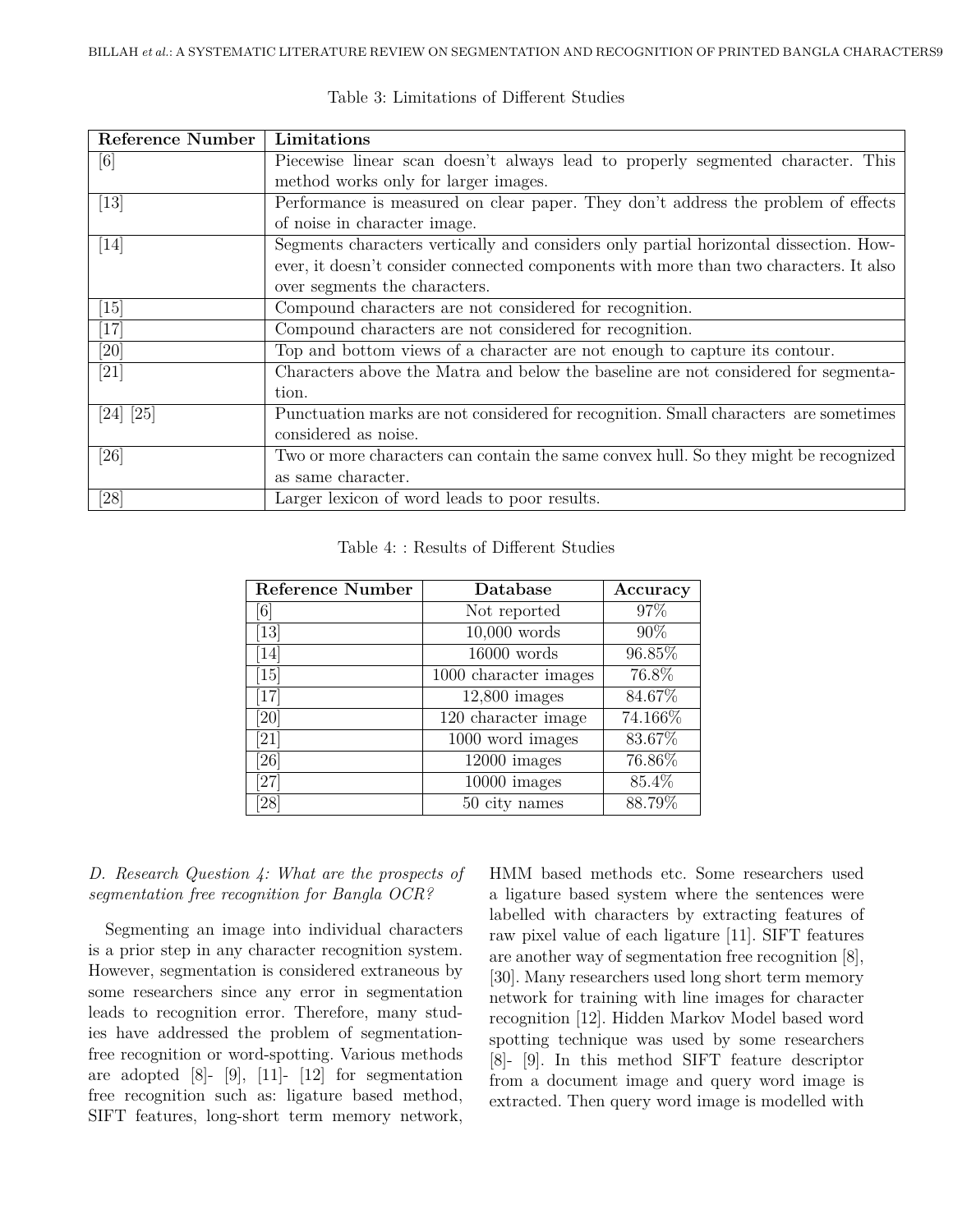Hidden Markov Model. The feature descriptors of query image are then matched with document image feature descriptor.

### V. CONCLUSION

This work summarizes the identified problems and adopted methodologies in recent research works on three main components of a Bangla OCR namely preprocessing, segmentation and recognition. Researchers have investigated most of the problems of preprocessing and addressed those problems. Thus, the preprocessing techniques described in this work can be used by any standard character recognition system. After preprocessing, the characters are segmented. In Bangla character recognition segmentation is one of the most challenging problems and the challenges in segmentation are described in research question 2 (RQ2). The most difficult problem of segmentation is separating the compound characters. Very few studies have addressed compound character segmentation. Among them the straight line approximation method [17] has been the most successful one in segmentation of compound characters. However, if the compound character structure could be captured more accurately, then compound character recognition would be easier. Many features are used for character recognition. Among them chain code features are the most efficient ones and produce better recognition accuracy. Besides, topographic features are also efficient and can capture the curvature shape of characters. Many machine learning algorithms have been used for recognition purpose. It has been observed that neural network classifiers are more efficient for Bangla character recognition. Besides, when compound characters are considered, Bangla alphabets contain more than five hundred characters. If the vowel and consonant modifiers are not separated from the basic characters and the characters adjoined with vowel and consonant modifiers are considered as separate classes, then the number of classes becomes huge. Handling such a large number of classes would be a difficult task for any classifier. Moreover, most of the works discussed in this study didn't elaborate whether they have created any benchmark dataset for character segmentation and recognition. Therefore, they have not shown comparison with other published works. Thus, it has not been possible to give a relative performance analysis of the proposed works. Hence, it is very important to establish a benchmark dataset both for segmentation and recognition. Another sector of Bangla OCR that can entice researcher's attraction is segmentation free recognition. Very few works have adopted this method for Bangla. Interested researchers can be benefitted from this study and can get new dimensions for their research work.

#### **ACKNOWLEDGMENT**

This research was funded by the Ministry of Posts, Telecommunications and Information Technology Fellowship provided by the Information and Communication Technology division of Ministry of Posts, Telecommunications and Information Technology, Government of the People's Republic of Bangladesh.

#### **REFERENCES**

- [1] A. El-Yacoubi, M. Gilloux, R. Sabourin, and C. Y. Suen, "An hmm-based approach for off-line unconstrained handwritten word modeling and recognition," *IEEE Transactions on Pattern Analysis and Machine Intelligence*, vol. 21, no. 8, pp. 752–760, 1999.
- [2] A. L. Koerich, R. Sabourin, and C. Y. Suen, "Lexicondriven hmm decoding for large vocabulary handwriting recognition with multiple character models," *Document Analysis and Recognition*, vol. 6, no. 2, pp. 126–144, 2003.
- [3] T. K. Bhowmik, S. K. Parui, U. Roy, and L. Schomaker, "Bangla handwritten character segmentation using structural features: A supervised and bootstrapping approach," *ACM Transactions on Asian and Low-Resource Language Information Processing*, vol. 15, no. 4, p. 29, 2016.
- [4] S. Keele *et al.*, "Guidelines for performing systematic literature reviews in software engineering," in *Technical report, Ver. 2.3 EBSE Technical Report. EBSE*. sn, 2007.
- [5] R. Smith, "An overview of the tesseract ocr engine," in *Document Analysis and Recognition, 2007. ICDAR 2007. Ninth International Conference on*, vol. 2. IEEE, 2007, pp. 629–633.
- [6] M. M. Alam and D. M. A. Kashem, "A complete bangla ocr system for printed characters," *JCIT*, vol. 1, no. 01, pp. 30–35, 2010.
- [7] U. Bhattacharya, M. Shridhar, S. K. Parui, P. Sen, and B. Chaudhuri, "Offline recognition of handwritten bangla characters: an efficient two-stage approach," *Pattern Analysis and Applications*, vol. 15, no. 4, pp. 445–458, 2012.
- [8] L. Rothacker, G. A. Fink, P. Banerjee, U. Bhattacharya, and B. B. Chaudhuri, "Bag-of-features hmms for segmentation-free bangla word spotting," in *Proceedings of the 4th International Workshop on Multilingual OCR*. ACM, 2013, p. 5.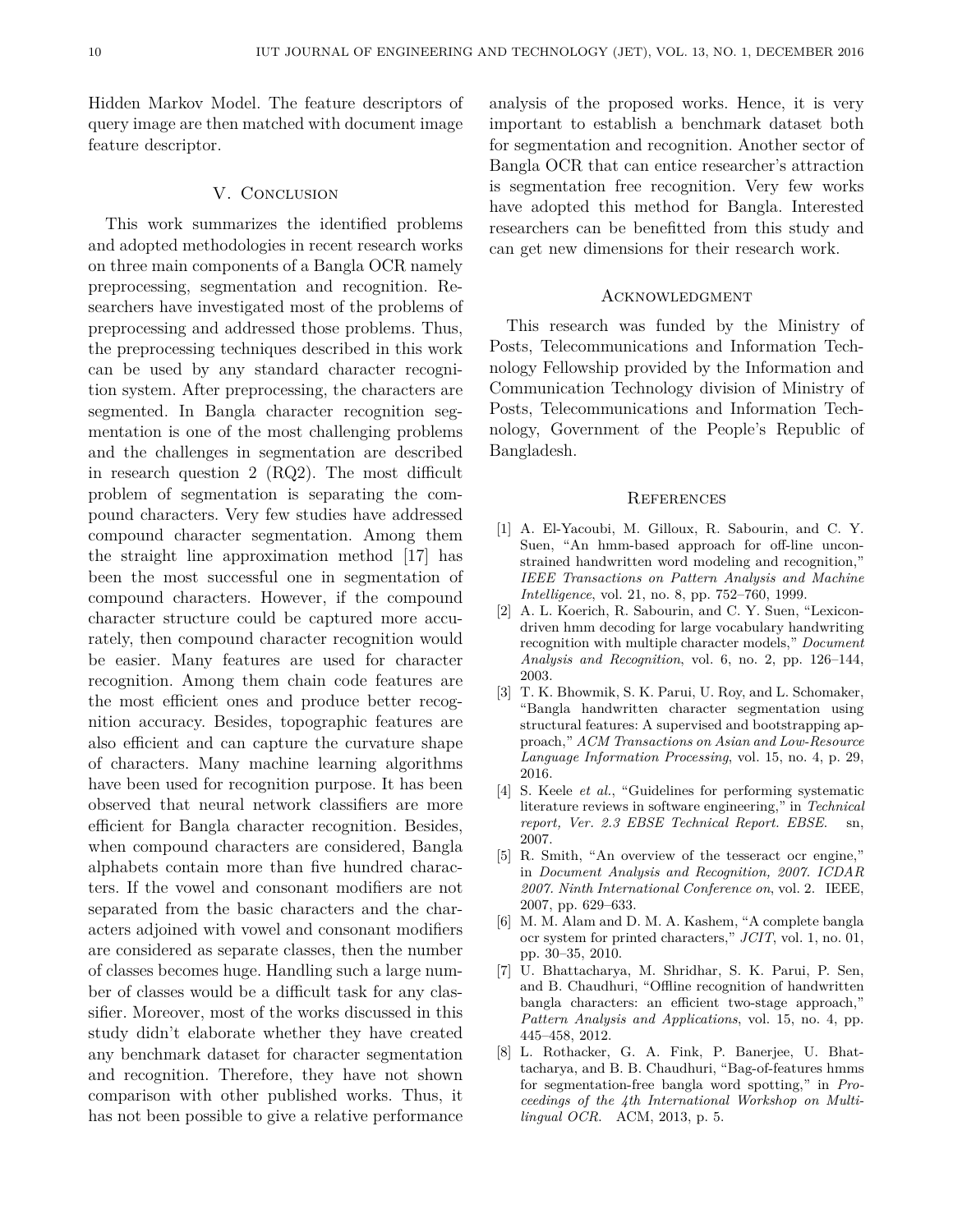- [9] G. A. Fink, S. Vajda, U. Bhattacharya, S. K. Parui, and B. B. Chaudhuri, "Online bangla word recognition using sub-stroke level features and hidden markov models," in *Frontiers in Handwriting Recognition (ICFHR), 2010 International Conference on*. IEEE, 2010, pp. 393–398.
- [10] T. Mondal, U. Bhattacharya, S. K. Parui, K. Das, and V. Roy, "Database generation and recognition of online handwritten bangla characters," in *Proceedings of the international workshop on multilingual OCR*. ACM, 2009, p. 9.
- [11] I. Ahmad, X. Wang, Y. hao Mao, G. Liu, H. Ahmad, and R. Ullah, "Ligature based urdu nastaleeq sentence recognition using gated bidirectional long short term memory," *Cluster Computing*, pp. 1–12, 2017.
- [12] T. Karayil, A. Ul-Hasan, and T. M. Breuel, "A segmentation-free approach for printed devanagari script recognition," in *Document Analysis and Recognition (ICDAR), 2015 13th International Conference on*. IEEE, 2015, pp. 946–950.
- [13] B. Chaudhuri and U. Pal, "A complete printed bangla ocr system," *Pattern recognition*, vol. 31, no. 5, pp. 531– 549, 1998.
- [14] R. Sarkar, S. Malakar, N. Das, S. Basu, M. Kundu, and M. Nasipuri, "A font invariant character segmentation technique for printed bangla word images," in *Proc. of InConINDIA, AISC*, vol. 132. Springer, 2012, pp. 739– 746.
- [15] S. H. Shaikh, M. Tabedzki, N. Chaki, and K. Saeed, "Bengali printed character recognition–a new approach," in *Computer Information Systems and Industrial Management*. Springer, 2013, pp. 129–140.
- [16] A. Chaudhury and U. Bhattacharya, "Efficient segmentation of characters in printed bengali texts," in *Eco-friendly Computing and Communication Systems*. Springer, 2012, pp. 389–397.
- [17] S. Bag, G. Harit, and P. Bhowmick, "Recognition of bangla compound characters using structural decomposition," *Pattern Recognition*, vol. 47, no. 3, pp. 1187– 1201, 2014.
- [18] S. Bag and G. Harit, "Topographic feature extraction for bengali and hindi character images," *arXiv preprint arXiv:1107.2723*, 2011.
- [19] A. Majumdar, "Bangla basic character recognition using digital curvelet transform," *Journal of Pattern Recognition Research*, vol. 2, no. 1, pp. 17–26, 2007.
- [20] S. Barman, D. Bhattacharyya, S.-w. Jeon, T.-h. Kim, and H.-K. Kim, "A new experiment on bengali character recognition," *Ubiquitous Computing and Multimedia Applications*, pp. 20–28, 2010.
- [21] B. Chaudhuri and U. Pal, "An ocr system to read two indian language scripts: Bangla and devnagari (hindi)," in *Document Analysis and Recognition, 1997., Proceedings of the Fourth International Conference on*, vol. 2. IEEE, 1997, pp. 1011–1015.
- [22] A. Bishnu and B. Chaudhuri, "Segmentation of bangla handwritten text into characters by recursive contour following," in *Document Analysis and Recognition, 1999. ICDAR'99. Proceedings of the Fifth International Conference on*. IEEE, 1999, pp. 402–405.
- [23] V. Bansal and R. Sinha, "Segmentation of touching and fused devanagari characters," *Pattern recognition*, vol. 35, no. 4, pp. 875–893, 2002.
- [24] S. Kompalli, S. Setlur, and V. Govindaraju, "Design and comparison of segmentation driven and recognition driven devanagari ocr," in *Document Image Analysis for Libraries, 2006. DIAL'06. Second International Conference on*. IEEE, 2006, pp. 7–pp.
- [25] ——, "Devanagari ocr using a recognition driven segmentation framework and stochastic language models," *International Journal on Document Analysis and Recognition (IJDAR)*, vol. 12, no. 2, pp. 123–138, 2009.
- [26] N. Das, S. Pramanik, S. Basu, P. K. Saha, R. Sarkar, M. Kundu, and M. Nasipuri, "Recognition of handwritten bangla basic characters and digits using convex hull based feature set," *arXiv preprint arXiv:1410.0478*, 2014.
- [27] N. Das, S. Basu, R. Sarkar, M. Kundu, M. Nasipuri *et al.*, "An improved feature descriptor for recognition of handwritten bangla alphabet," *arXiv preprint arXiv:1501.05497*, 2015.
- [28] S. Mohiuddin, U. Bhattacharya, and S. K. Parui, "Unconstrained bangla online handwriting recognition based on mlp and svm," in *Proceedings of the 2011 Joint Workshop on Multilingual OCR and Analytics for Noisy Unstructured Text Data*. ACM, 2011, p. 16.
- [29] N. Bhattacharya and U. Pal, "Stroke segmentation and recognition from bangla online handwritten text," in *Frontiers in Handwriting Recognition (ICFHR), 2012 International Conference on*. IEEE, 2012, pp. 740– 745.
- [30] T. Konidaris, A. L. Kesidis, and B. Gatos, "A segmentation-free word spotting method for historical printed documents," *Pattern Analysis and Applications*, vol. 19, no. 4, pp. 963–976, 2016.
- [31] U. Garain and B. B. Chaudhuri, "Segmentation of touching characters in printed devnagari and bangla scripts using fuzzy multifactorial analysis," *IEEE Transactions on Systems, Man, and Cybernetics, Part C (Applications and Reviews)*, vol. 32, no. 4, pp. 449–459, 2002.
- [32] S. Bag, P. Bhowmick, P. Behera, and G. Harit, "Robust binarization of degraded documents using adaptivecum-interpolative thresholding in a multi-scale framework," in *Image Information Processing (ICIIP), 2011 International Conference on*. IEEE, 2011, pp. 1–6.
- [33] J. R. Parker, *Algorithms for image processing and computer vision*. John Wiley & Sons, 2010.
- [34] S. Bag and G. Harit, "An improved contour-based thinning method for character images," *Pattern Recognition Letters*, vol. 32, no. 14, pp. 1836–1842, 2011.
- [35] H. Xue, "Stochastic modeling of high-level structures in handwriting recognition," Ph.D. dissertation, PhD thesis, University at Buffalo, The State University of New York, 2002.